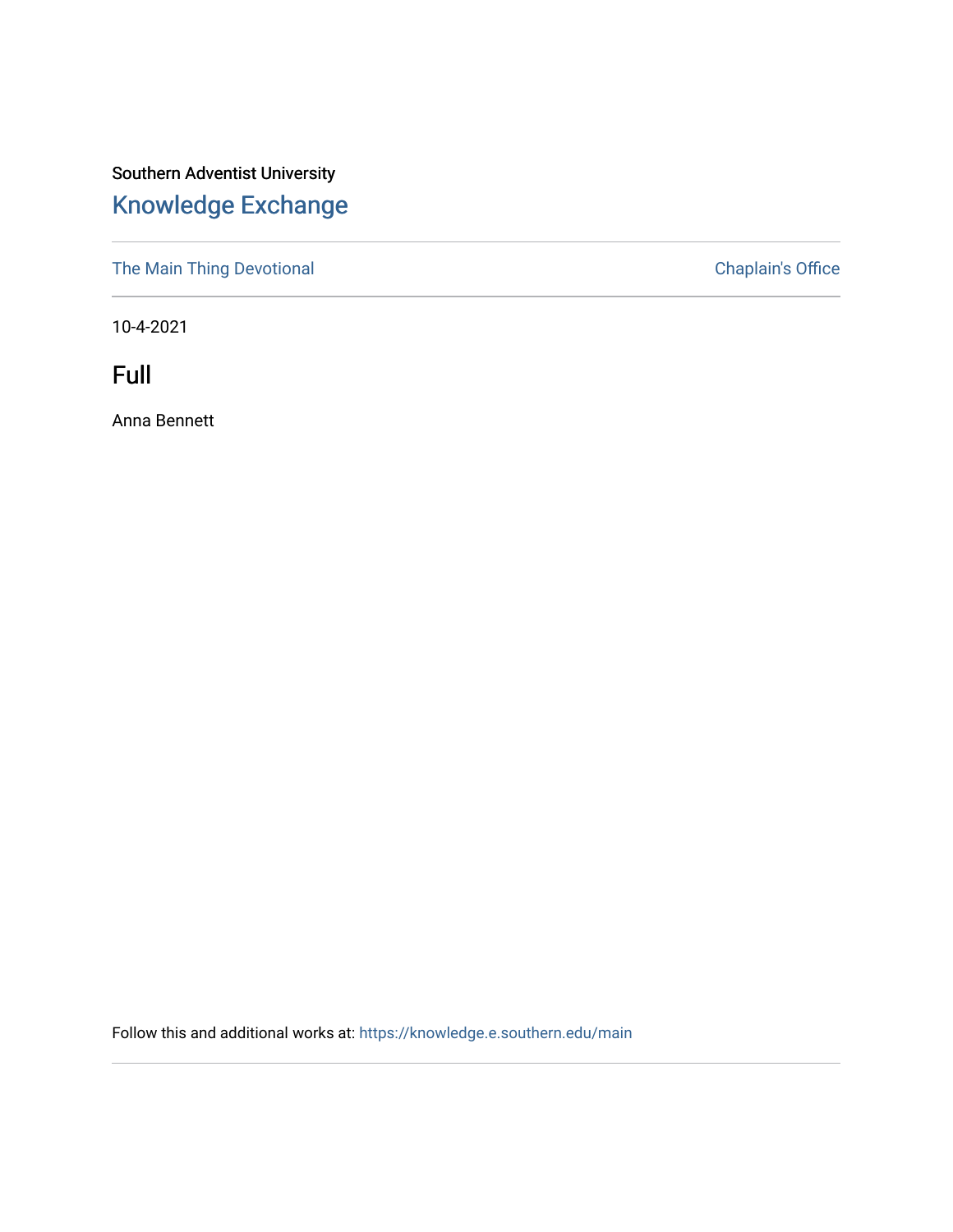*If* am the Lord your God, who brought you up out of the land of Egypt. Open your mouth wide, *and I will fill it." Psalm 81:10*

As we start a new week, inching closer and closer to midterm exams and a much needed break, what is it that you need today?

- Do you need to take a deep breath?
- Do you need rest?
- Freedom from anxiety or depression?
- Laughter?
- Adventure?
- Friendship?
- Time to study and thoughtfully prepare for this week's responsibilities?
- Courage to follow through with a conviction the Holy Spirit has been impressing on vour heart?

During the heat of the summer, my husband and I would regularly enjoy evenings on our back deck watching as a mother and father Robin flew in and out of their nest, feeding their young. Each time either one of them flew into the nest after having searched for a juicy worm, the young babies would chirp and thrust their heads back, mouths wide open so that mom or dad could fill their bellies with a tasty delight.

In Exodus 20:2 God reminds His people "I am the Lord your God..." and in Psalm 81:10 He expands by declaring:

"I can *amply* supply all your needs. You need not go to other gods - the gods of other lands as if there were any deficiency in my power or resources; as if I were not able to meet your necessities. All your needs I can meet."

Whatever you need today - God will supply. You need only, "Open your mouth wide." As we continue to press into our spiritual theme for the year **Full: Living God-Filled Lives** I invite you to **keep the Main Thing, the main thing.** In all your coursework, your responsibilities, navigating through the inevitable challenges and opportunities that come your way this year, keep opening your mouth wide to all the fullness and goodness Jesus, the Main Thing, has to offer you.

## **Reflection:**

- Are you in an open or closed posture before God today? Place your hands on your knees, turn your palms upward, and pray: "God I am here and I am open to you. Empty me so that you can fill me."
- Take a moment to journal: what thoughts, emotions, sins do you need to confess to God today (empty), and what needs do you have that you are asking Him to fill vou with today?